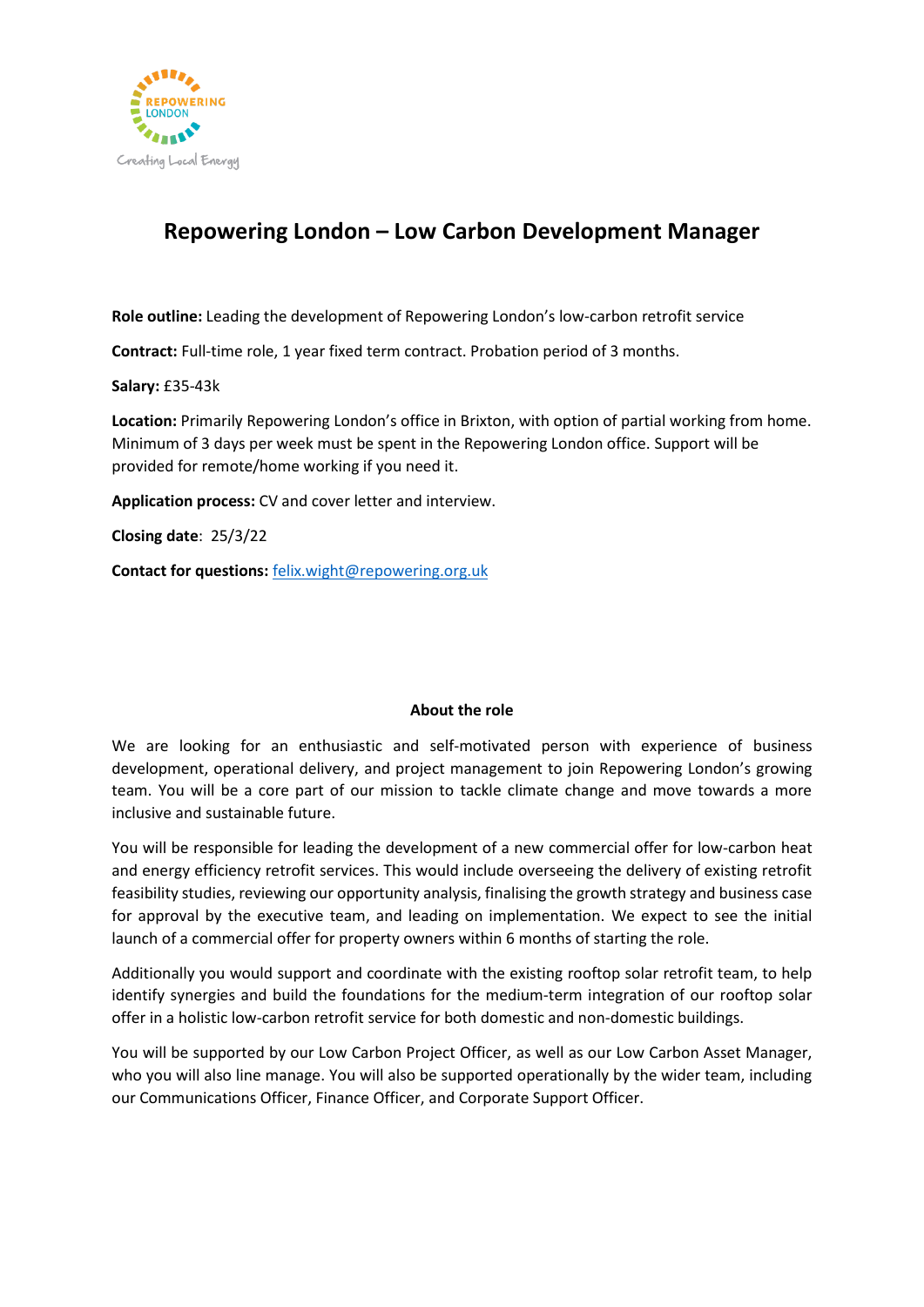

### **About Repowering London**

Repowering London achieve our mission of Creating Local Energy by delivering renewable energy projects that are led and owned by Londoners and provide direct benefits to them, including cost savings and community investment. Importantly, our projects also generate the social energy that brings people together and creates opportunities for communities to flourish.

We provide a unique combination of mentoring, training and work experience that helps London's residents become active, empowered citizens with a voice in local decision making, campaigning and delivering meaningful change in the energy system.

Meanwhile, our collective experience allows us to explore innovative models for providing sustainable and affordable urban energy and to drive London's transition to a fair and inclusive lowcarbon society. As a founding member o[f Community Energy London](https://www.communityenergy.london/) we are sharing what we learn with like-minded organisations to spread our impact even further.

### **Person specification**

The right candidate will have a high level of project management and business development experience, with a track record in leading and building teams. You will be comfortable working collaboratively and managing a number of staff and external contractors. Your role will include building relationships with a range of partners, from the Mayor of London's office to building owners, providing strategic oversight and quality control of the work Repowering London are responsible for.

For this role, we will be looking for and assessing candidates on the following:

- Business planning and business development experience
- Project management experience
- Business to business sales experience
- Background knowledge of low carbon retrofit technologies
- Online communication skills i.e. email
- In person communication skills
- Knowledge of Microsoft Office suite
- Financial modelling in Excel
- Interest in community engagement and renewable energy
- Capacity to self-reflect on performance, proactively problem-solve and welcome feedback on performance

The following are not essential for the role but would be good to have:

- Experience of low carbon heat installations
- Experience of energy efficiency retrofit
- Experience of undertaking solar PV feasibility studies
- Understanding of building energy services and contracts
- Familiarity with Wrike, MS Project or other project management tools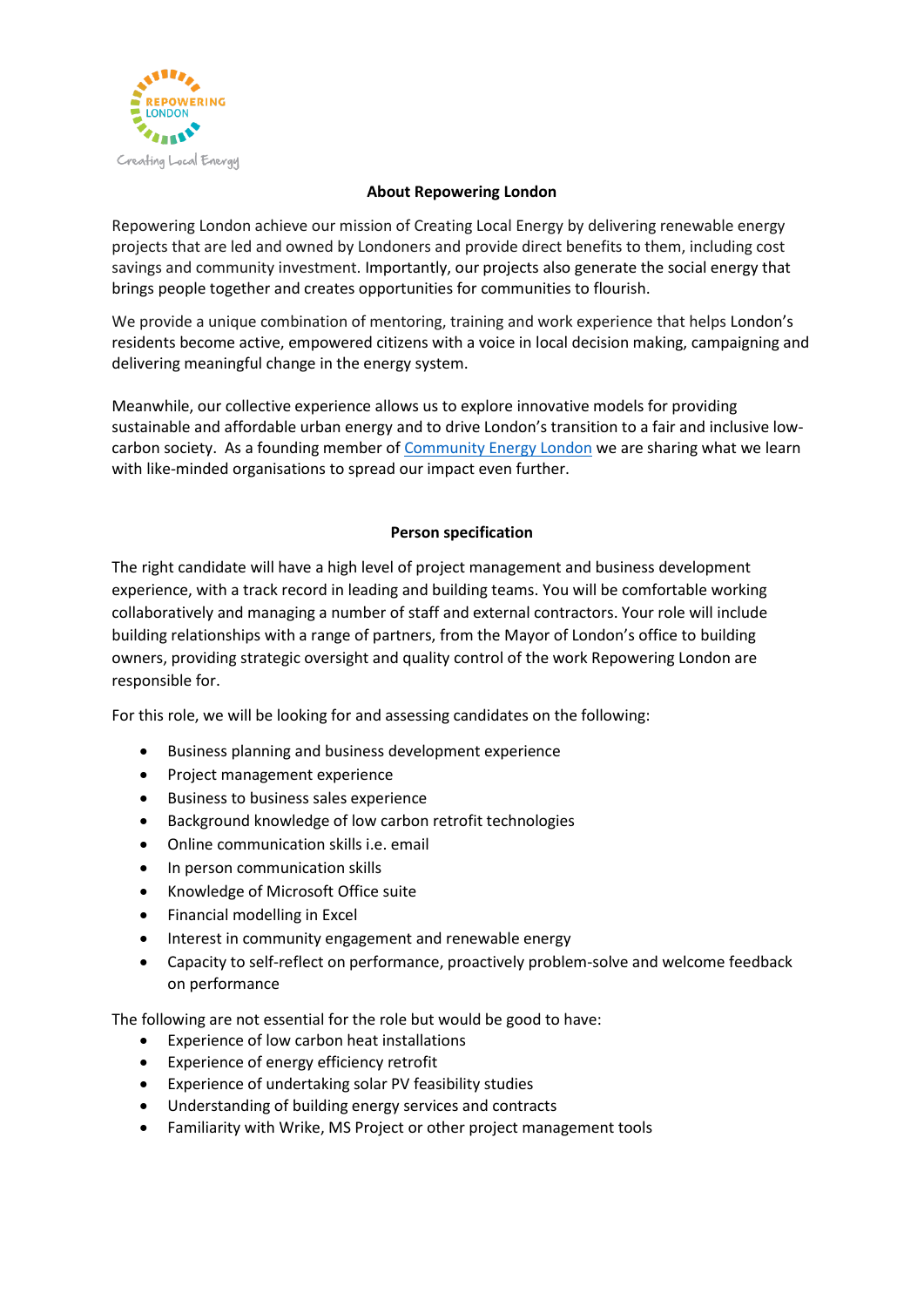

#### **Your role as our Low Carbon Development Manager**

As our Low Carbon Development Manager you will be the propulsive energy behind the development of a new low carbon retrofit service. To date Repowering London's retrofit offer has focused on rooftop solar, installed on social housing blocks of flats, as well as community buildings such as schools and leisure centres. The installations are funded by community shares or other sources of ethical finance, and don't require a financial contribution from landlords.

We have taken a strategic decision to invest in expanding our offer to include energy efficiency technologies and low carbon heat, where these are suitable for the client or community in question. We have secured funding to support our research and development, undertaken opportunity analysis for both domestic and non-domestic retrofit in London, and begun building relationships with potential contractors, site owners and funding partners.

Your role would be to build on this initial work with the completion of the business model and commercial terms, the development of a staged strategy for market entry, and to then launch and grow the new service. You will work closely with Repowering London's Rooftop Solar, Asset Management, and Innovation teams, to share knowledge and leads, and to support the integration of our operations into a holistic retrofit service.

You will be part of Repowering's Management Team, and be supported by the Chief Executive and line manged by our Technical Director. Working with our Communications Officer, you will also agree messaging and develop materials to communicate Repowering London's offer to different types of property owner.

## **Repowering London's Employee Value Proposition**

At Repowering London we want everyone to feel valued and have the opportunity to develop your skills and experience. We offer support and work-based training to support you in your role.

Skills development is not just limited to your role at Repowering London and as an organisation we want to support employees to pursue opportunities outside of work which will broaden skills and networks.

Our team is diverse, and we recognise that everyone has responsibilities and interests outside of work; therefore, whether it is caring for family; studying, volunteering or taking time out. Repowering London want to support employees and give them the time to spend time on the things that are important to them. Our Flexi Time Policy and Volunteering Policy provide scope for adhoc, short term arrangements, and our Unpaid Leave Policy provides an option for those who need to take time away from work for an extended period.